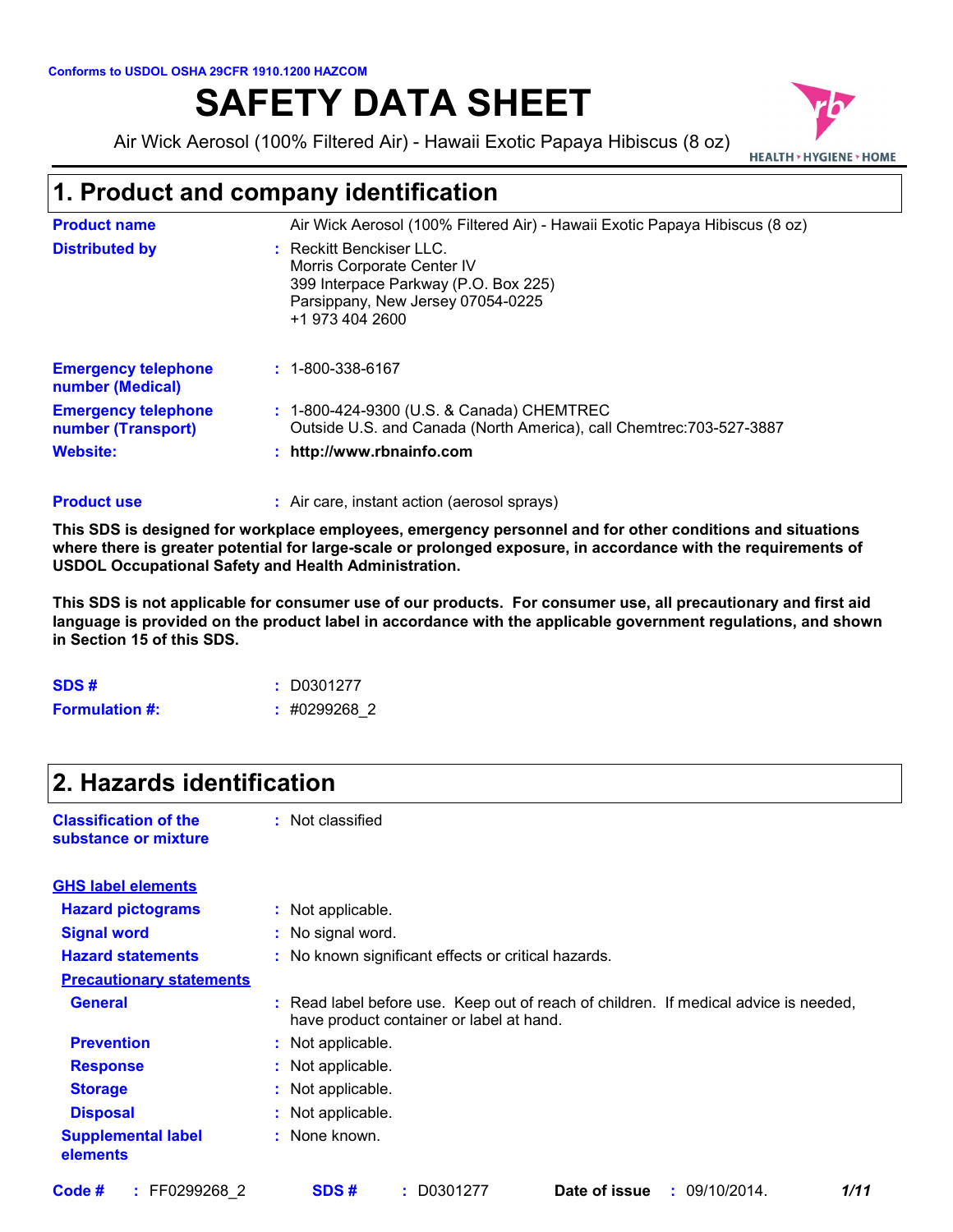### **2. Hazards identification**

**Hazards not otherwise classified**

**:** None known.

### **3. Composition/information on ingredients**

**Substance/mixture :** Mixture

| <b>Ingredient name</b> | $\overline{\mathbf{r}}$ | <b>CAS number</b> |
|------------------------|-------------------------|-------------------|
| Ethyl alcohol          | $2.5 - 5$               | 64-17-5           |

Any concentration shown as a range is to protect confidentiality or is due to batch variation.

**There are no additional ingredients present which, within the current knowledge of the supplier and in the concentrations applicable, are classified as hazardous to health or the environment and hence require reporting in this section.**

### **4. First aid measures**

#### : Wash out mouth with water. Move to fresh air. If material has been swallowed and the exposed person is conscious, give small quantities of water to drink. Do not induce vomiting unless directed to do so by medical personnel. Get medical attention if symptoms occur. **:** Immediately flush eyes with plenty of water, occasionally lifting the upper and lower eyelids. Check for and remove any contact lenses. Get medical attention if irritation occurs. Flush contaminated skin with plenty of water. Remove contaminated clothing and **:** shoes. Get medical attention if symptoms occur. Remove victim to fresh air and keep at rest in a position comfortable for breathing. Get **:** medical attention if symptoms occur. **Eye contact Skin contact Inhalation Ingestion : Description of necessary first aid measures**

#### **Most important symptoms/effects, acute and delayed**

| <b>Potential acute health effects</b> |                                                                                             |
|---------------------------------------|---------------------------------------------------------------------------------------------|
| <b>Eye contact</b>                    | : No known significant effects or critical hazards.                                         |
| <b>Inhalation</b>                     | : No known significant effects or critical hazards.                                         |
| <b>Skin contact</b>                   | : No known significant effects or critical hazards.                                         |
| <b>Ingestion</b>                      | : No known significant effects or critical hazards.                                         |
| <b>Over-exposure signs/symptoms</b>   |                                                                                             |
| Eye contact                           | : Adverse symptoms may include the following:<br>irritation<br>redness                      |
| <b>Inhalation</b>                     | : Adverse symptoms may include the following:<br>respiratory tract irritation<br>coughing   |
| <b>Skin contact</b>                   | : No specific data.                                                                         |
| <b>Ingestion</b>                      | : No specific data.                                                                         |
|                                       | <u>Indication of immediate medical attention and special treatment needed, if necessary</u> |
| <b>Notes to physician</b>             | : Treat symptomatically.                                                                    |
| <b>Specific treatments</b>            | : No specific treatment.                                                                    |
| <b>Protection of first-aiders</b>     | : No action shall be taken involving any personal risk or without suitable training.        |
|                                       |                                                                                             |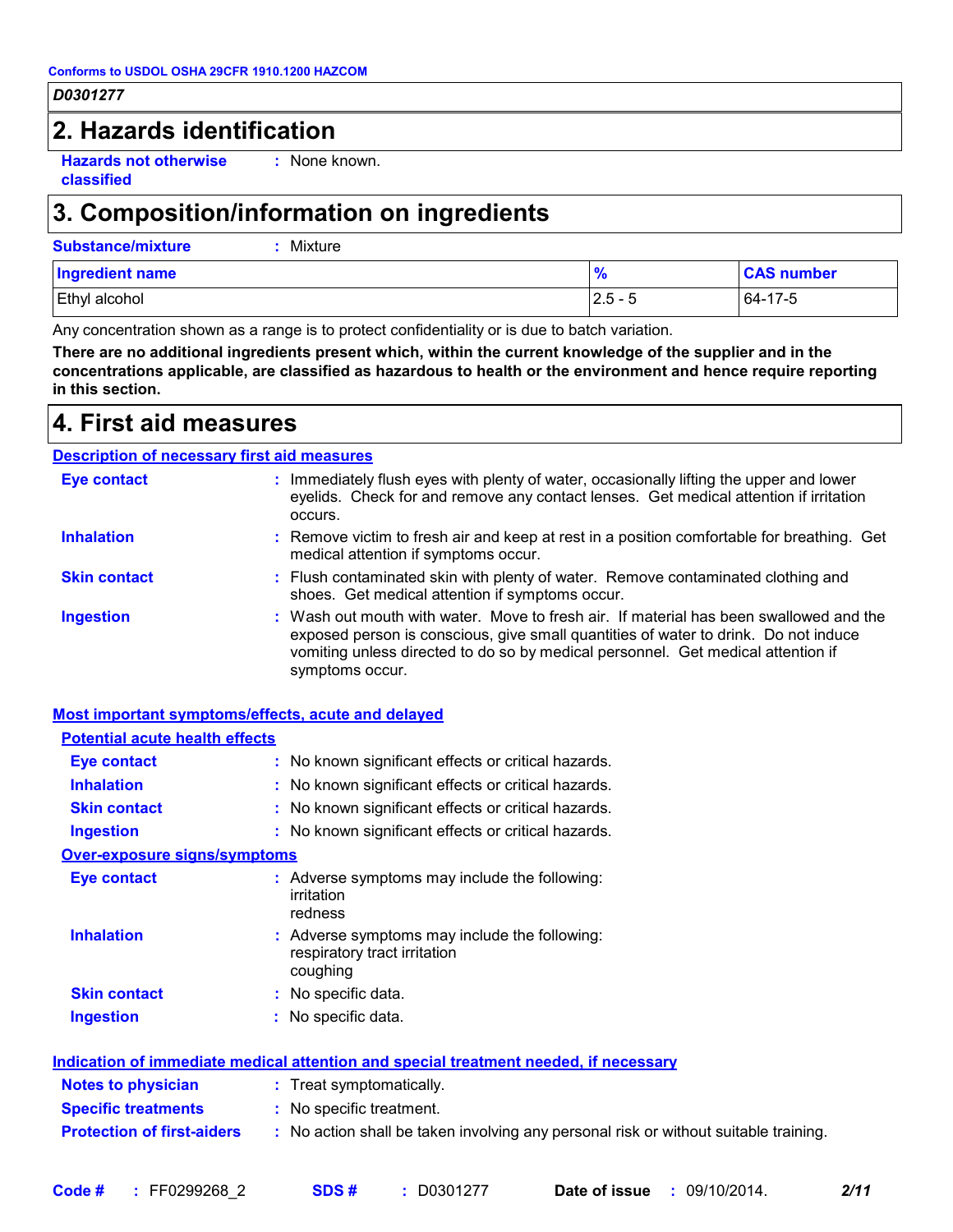### **4. First aid measures**

**See toxicological information (Section 11)**

### **5. Fire-fighting measures**

| <b>Extinguishing media</b>                               |                                                                                                                                                                                                                                                                                                                               |
|----------------------------------------------------------|-------------------------------------------------------------------------------------------------------------------------------------------------------------------------------------------------------------------------------------------------------------------------------------------------------------------------------|
| <b>Suitable extinguishing</b><br>media                   | : Use an extinguishing agent suitable for the surrounding fire.                                                                                                                                                                                                                                                               |
| <b>Unsuitable extinguishing</b><br>media                 | : None known.                                                                                                                                                                                                                                                                                                                 |
| <b>Specific hazards arising</b><br>from the chemical     | : In a fire or if heated, a pressure increase will occur and the container may burst.<br>Bursting aerosol containers may be propelled from a fire at high speed.                                                                                                                                                              |
| <b>Hazardous thermal</b><br>decomposition products       | : Decomposition products may include the following materials:<br>carbon dioxide<br>carbon monoxide                                                                                                                                                                                                                            |
| <b>Special protective actions</b><br>for fire-fighters   | : Promptly isolate the scene by removing all persons from the vicinity of the incident if<br>there is a fire. No action shall be taken involving any personal risk or without suitable<br>training. Move containers from fire area if this can be done without risk. Use water<br>spray to keep fire-exposed containers cool. |
| <b>Special protective</b><br>equipment for fire-fighters | : Fire-fighters should wear appropriate protective equipment and self-contained breathing<br>apparatus (SCBA) with a full face-piece operated in positive pressure mode.                                                                                                                                                      |

### **6. Accidental release measures**

### **Personal precautions, protective equipment and emergency procedures**

| For non-emergency<br>personnel                               | : No action shall be taken involving any personal risk or without suitable training.<br>Evacuate surrounding areas. Keep unnecessary and unprotected personnel from<br>entering. In the case of aerosols being ruptured, care should be taken due to the rapid<br>escape of the pressurized contents and propellant. If a large number of containers are<br>ruptured, treat as a bulk material spillage according to the instructions in the clean-up<br>section. Do not touch or walk through spilled material. Put on appropriate personal<br>protective equipment.                      |
|--------------------------------------------------------------|--------------------------------------------------------------------------------------------------------------------------------------------------------------------------------------------------------------------------------------------------------------------------------------------------------------------------------------------------------------------------------------------------------------------------------------------------------------------------------------------------------------------------------------------------------------------------------------------|
| For emergency responders                                     | : If specialised clothing is required to deal with the spillage, take note of any information<br>in Section 8 on suitable and unsuitable materials. See also the information in "For non-<br>emergency personnel".                                                                                                                                                                                                                                                                                                                                                                         |
| <b>Environmental precautions</b>                             | : Avoid dispersal of spilled material and runoff and contact with soil, waterways, drains<br>and sewers. Inform the relevant authorities if the product has caused environmental<br>pollution (sewers, waterways, soil or air).                                                                                                                                                                                                                                                                                                                                                            |
| <b>Methods and materials for containment and cleaning up</b> |                                                                                                                                                                                                                                                                                                                                                                                                                                                                                                                                                                                            |
| <b>Small spill</b>                                           | : Stop leak if without risk. Move containers from spill area. Dilute with water and mop up<br>if water-soluble. Alternatively, or if water-insoluble, absorb with an inert dry material and<br>place in an appropriate waste disposal container. Dispose of via a licensed waste<br>disposal contractor.                                                                                                                                                                                                                                                                                   |
| <b>Large spill</b>                                           | : Stop leak if without risk. Move containers from spill area. Prevent entry into sewers,<br>water courses, basements or confined areas. Wash spillages into an effluent treatment<br>plant or proceed as follows. Contain and collect spillage with non-combustible,<br>absorbent material e.g. sand, earth, vermiculite or diatomaceous earth and place in<br>container for disposal according to local regulations (see Section 13). Dispose of via a<br>licensed waste disposal contractor. Note: see Section 1 for emergency contact<br>information and Section 13 for waste disposal. |
|                                                              |                                                                                                                                                                                                                                                                                                                                                                                                                                                                                                                                                                                            |

| Code # | FF0299268 2 | SDS# | D0301277 | Date of issue | 09/10/2014. | 3/11 |
|--------|-------------|------|----------|---------------|-------------|------|
|--------|-------------|------|----------|---------------|-------------|------|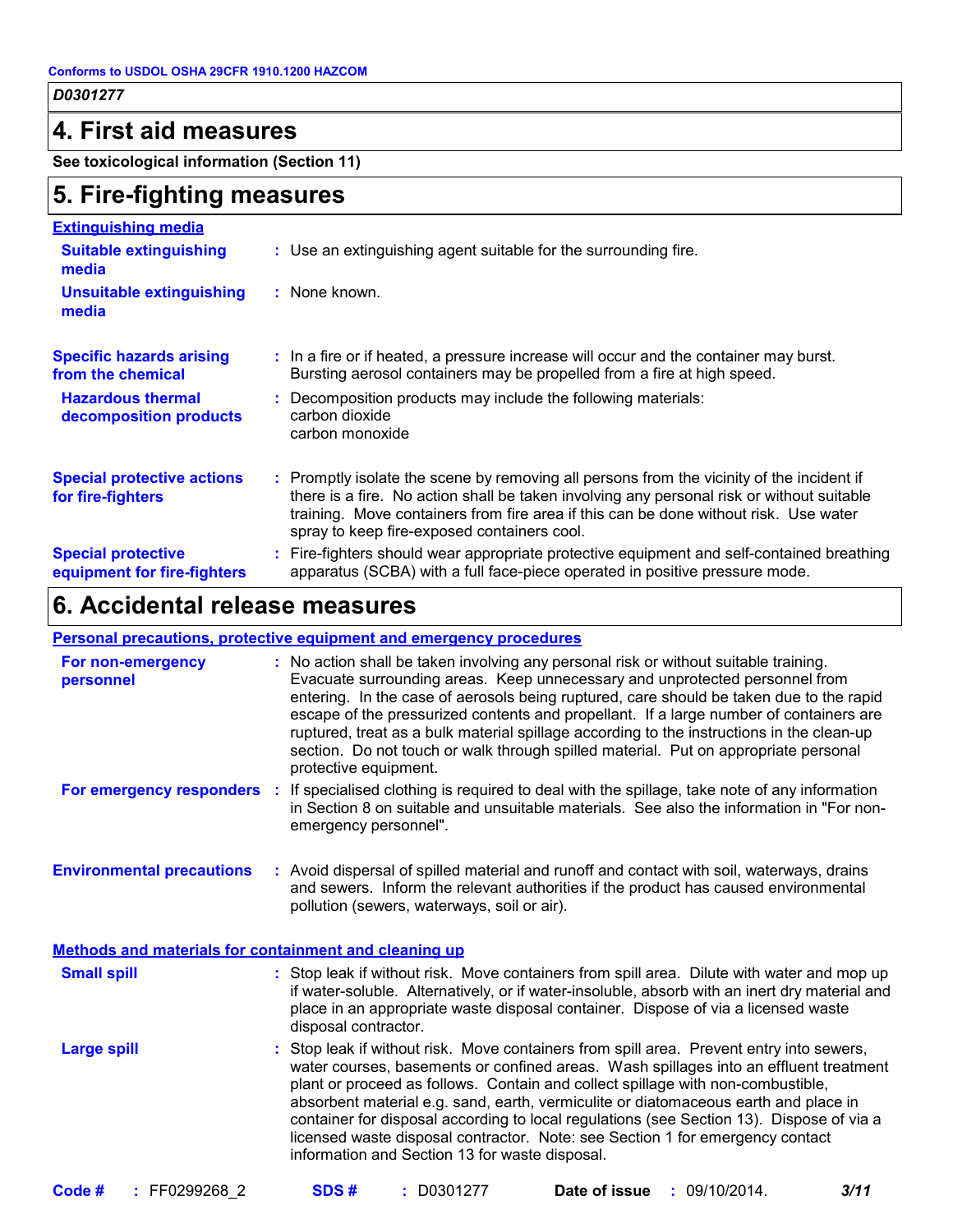# **7. Handling and storage**

### **Precautions for safe handling**

| <b>Protective measures</b>                                                       | : Put on appropriate personal protective equipment (see Section 8). Pressurized<br>container: protect from sunlight and do not expose to temperatures exceeding 50°C. Do<br>not pierce or burn, even after use. Avoid breathing gas. Avoid breathing vapor or mist.                                                                                      |
|----------------------------------------------------------------------------------|----------------------------------------------------------------------------------------------------------------------------------------------------------------------------------------------------------------------------------------------------------------------------------------------------------------------------------------------------------|
| <b>Conditions for safe storage,</b><br>including any<br><b>incompatibilities</b> | : Do not store above the following temperature: $50^{\circ}$ C (122 $^{\circ}$ F). Store in accordance with<br>local regulations. Store away from direct sunlight in a dry, cool and well-ventilated area,<br>away from incompatible materials (see Section 10) and food and drink. Use appropriate<br>containment to avoid environmental contamination. |

# **8. Exposure controls/personal protection**

#### **Control**

### **Occupational exposure limits**

| <b>Ingredient name</b>                     | <b>Exposure limits</b>                                                                                                                                                                                                                                                                                                                                                                            |                                        |
|--------------------------------------------|---------------------------------------------------------------------------------------------------------------------------------------------------------------------------------------------------------------------------------------------------------------------------------------------------------------------------------------------------------------------------------------------------|----------------------------------------|
| Ethyl alcohol                              | ACGIH TLV (United States, 6/2013).<br>STEL: 1000 ppm 15 minutes.<br>TWA: 1000 ppm 8 hours.<br>TWA: 1900 mg/m <sup>3</sup> 8 hours.<br>NIOSH REL (United States, 10/2013).<br>TWA: 1000 ppm 10 hours.<br>TWA: 1900 mg/m <sup>3</sup> 10 hours.<br>OSHA PEL (United States, 2/2013).<br>TWA: 1000 ppm 8 hours.<br>TWA: 1900 mg/m <sup>3</sup> 8 hours.                                              | OSHA PEL 1989 (United States, 3/1989). |
| <b>Appropriate engineering</b><br>controls | : Use only with adequate ventilation. If user operations generate dust, fumes, gas, vapor<br>or mist, use process enclosures, local exhaust ventilation or other engineering controls<br>to keep worker exposure to airborne contaminants below any recommended or statutory<br>limits.                                                                                                           |                                        |
| <b>Environmental exposure</b><br>controls  | : Emissions from ventilation or work process equipment should be checked to ensure<br>they comply with the requirements of environmental protection legislation. In some<br>cases, fume scrubbers, filters or engineering modifications to the process equipment<br>will be necessary to reduce emissions to acceptable levels.                                                                   |                                        |
| <b>Individual protection measures</b>      |                                                                                                                                                                                                                                                                                                                                                                                                   |                                        |
| <b>Hygiene measures</b>                    | : Wash hands, forearms and face thoroughly after handling chemical products, before<br>eating, smoking and using the lavatory and at the end of the working period.<br>Appropriate techniques should be used to remove potentially contaminated clothing.<br>Wash contaminated clothing before reusing. Ensure that eyewash stations and safety<br>showers are close to the workstation location. |                                        |
| <b>Eye/face protection</b>                 | : Safety eyewear complying with an approved standard should be used when a risk<br>assessment indicates this is necessary to avoid exposure to liquid splashes, mists,<br>gases or dusts. If contact is possible, the following protection should be worn, unless<br>the assessment indicates a higher degree of protection: safety glasses with side-<br>shields.                                |                                        |
| <b>Skin protection</b>                     |                                                                                                                                                                                                                                                                                                                                                                                                   |                                        |
| <b>Hand protection</b>                     | : Chemical-resistant, impervious gloves complying with an approved standard should be<br>worn at all times when handling chemical products if a risk assessment indicates this is<br>necessary.                                                                                                                                                                                                   |                                        |
| <b>Body protection</b>                     | : Personal protective equipment for the body should be selected based on the task being<br>performed and the risks involved and should be approved by a specialist before<br>handling this product.                                                                                                                                                                                               |                                        |
| Code #<br>: FF0299268 2                    | Date of issue<br>SDS#<br>$: $ D0301277                                                                                                                                                                                                                                                                                                                                                            | : 09/10/2014.<br>4/11                  |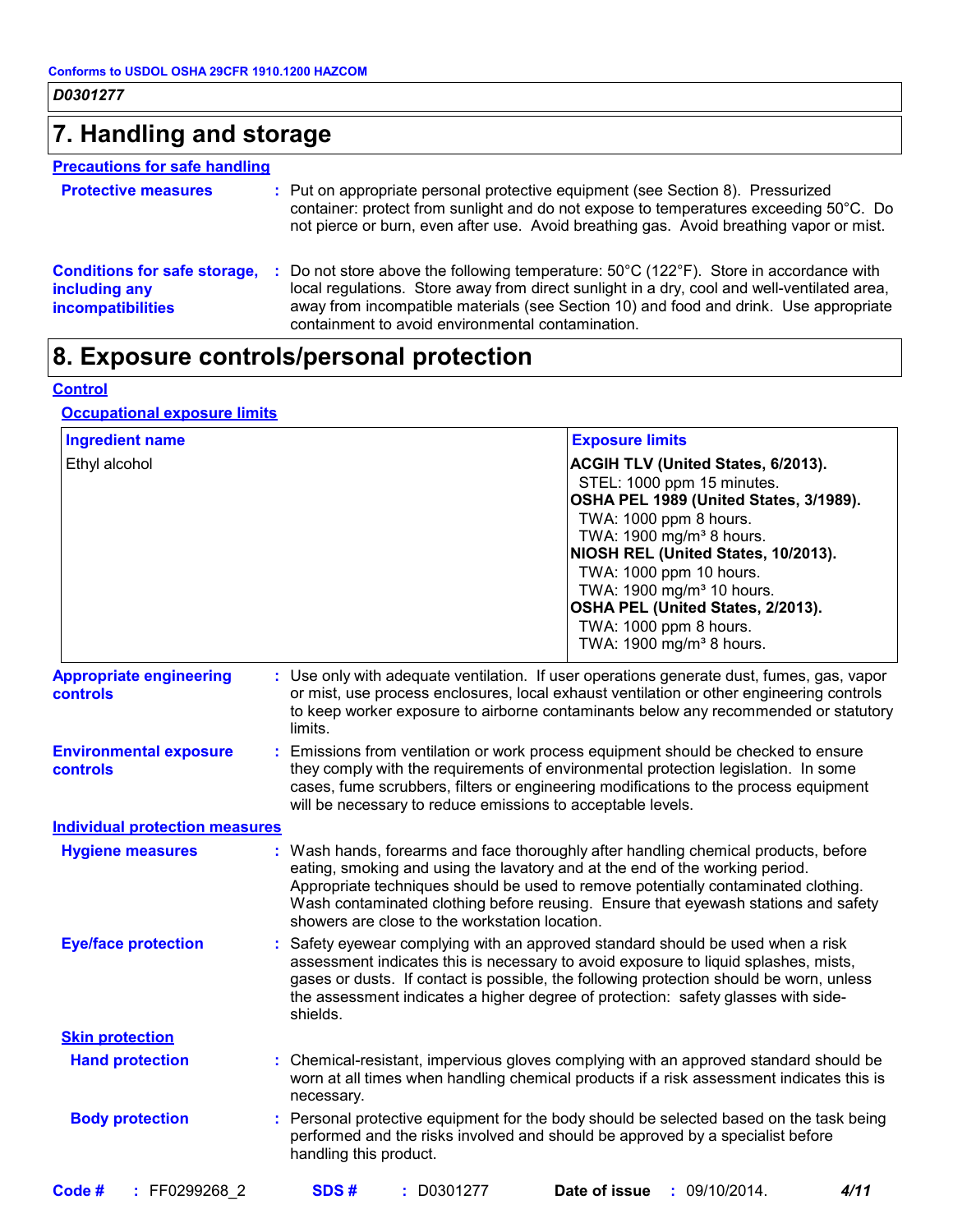| D0301277<br>8. Exposure controls/personal protection |                                                                                                                                                                                                                                                                                                                            |  |
|------------------------------------------------------|----------------------------------------------------------------------------------------------------------------------------------------------------------------------------------------------------------------------------------------------------------------------------------------------------------------------------|--|
|                                                      |                                                                                                                                                                                                                                                                                                                            |  |
| <b>Respiratory protection</b>                        | : Use a properly fitted, air-purifying or air-fed respirator complying with an approved<br>standard if a risk assessment indicates this is necessary. Respirator selection must be<br>based on known or anticipated exposure levels, the hazards of the product and the safe<br>working limits of the selected respirator. |  |

### **9. Physical and chemical properties**

| <b>Appearance</b>                                 |                                                                                                 |
|---------------------------------------------------|-------------------------------------------------------------------------------------------------|
| <b>Physical state</b>                             | : Liquid. [Aerosol.]                                                                            |
| <b>Color</b>                                      | : Not available.                                                                                |
| Odor                                              | Characteristic.                                                                                 |
| <b>Odor threshold</b>                             | : Not available.                                                                                |
| pH                                                | : Not available.                                                                                |
| <b>Melting point</b>                              | : Not available.                                                                                |
| <b>Boiling point</b>                              | : $>75^{\circ}$ C ( $>167^{\circ}$ F)                                                           |
| <b>Flash point</b>                                | : Closed cup: $>100^{\circ}$ C ( $>212^{\circ}$ F) [flash point value based on ingredient data] |
| <b>Evaporation rate</b>                           | : Not available.                                                                                |
| <b>Flammability (solid, gas)</b>                  | : Not available.                                                                                |
| Lower and upper explosive<br>(flammable) limits   | : Not available.                                                                                |
| <b>Vapor pressure</b>                             | : Not available.                                                                                |
| <b>Vapor density</b>                              | : Not available.                                                                                |
| <b>Relative density</b>                           | $:$ Not available.                                                                              |
| <b>Solubility</b>                                 | : Not available.                                                                                |
| <b>Partition coefficient: n-</b><br>octanol/water | : Not available.                                                                                |
| <b>Auto-ignition temperature</b>                  | : Not available.                                                                                |
| <b>Decomposition temperature</b>                  | : Not available.                                                                                |
| <b>Viscosity</b>                                  | : Not available.                                                                                |
| <b>Aerosol product</b>                            |                                                                                                 |
| <b>Type of aerosol</b>                            | Spray                                                                                           |

# **10. Stability and reactivity**

**Heat of combustion :** 0.00000058 kJ/g

| <b>Reactivity</b>                            | : No specific test data related to reactivity available for this product or its ingredients.                                                              |
|----------------------------------------------|-----------------------------------------------------------------------------------------------------------------------------------------------------------|
| <b>Chemical stability</b>                    | : The product is stable.                                                                                                                                  |
| <b>Possibility of hazardous</b><br>reactions | : Under normal conditions of storage and use, hazardous reactions will not occur.<br>Polymerization. : There are no data available on the mixture itself. |
| <b>Conditions to avoid</b>                   | : No specific data.                                                                                                                                       |
| <b>Incompatible materials</b>                | : Do not mix with household chemicals                                                                                                                     |
| <b>Hazardous decomposition</b><br>products   | : Hazardous decomposition products : carbon oxides, Various Organic chemicals.                                                                            |
|                                              |                                                                                                                                                           |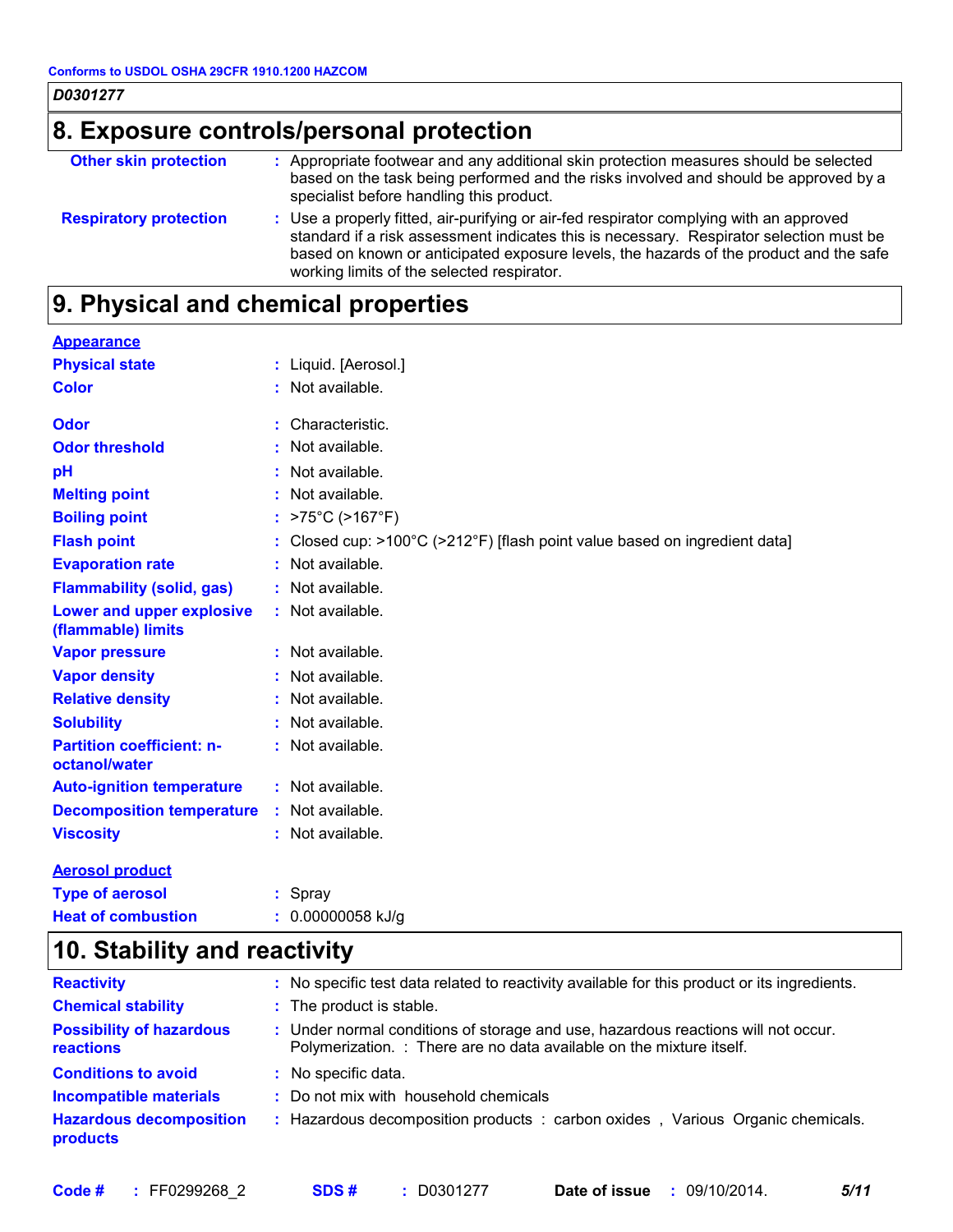### **11. Toxicological information**

#### **Information on toxicological effects**

#### **Acute toxicity**

| <b>Product/ingredient name</b> | <b>Result</b>                             | <b>Species</b> | <b>Dose</b>                        | <b>Exposure</b> |
|--------------------------------|-------------------------------------------|----------------|------------------------------------|-----------------|
| Ethyl alcohol                  | <b>LC50 Inhalation Vapor</b><br>LD50 Oral | Rat<br>Rat     | 124700 mg/m <sup>3</sup><br>7 g/kg | 4 hours         |

#### **Irritation/Corrosion**

| <b>Product/ingredient name</b> | <b>Result</b>            | <b>Species</b> | <b>Score</b> | <b>Exposure</b> | <b>Observation</b> |
|--------------------------------|--------------------------|----------------|--------------|-----------------|--------------------|
| Ethyl alcohol                  | Eyes - Moderate irritant | Rabbit         |              | 0.066666667     |                    |
|                                |                          |                |              | minutes 100     |                    |
|                                |                          |                |              | milligrams      |                    |
|                                | Eyes - Mild irritant     | Rabbit         |              | 24 hours 500    |                    |
|                                |                          |                |              | milligrams      |                    |
|                                | Eyes - Moderate irritant | Rabbit         |              | 100             |                    |
|                                |                          |                |              | microliters     |                    |
|                                | Eyes - Severe irritant   | Rabbit         |              | 500             |                    |
|                                |                          |                |              | milligrams      |                    |
|                                | Skin - Mild irritant     | Rabbit         |              | 400             |                    |
|                                |                          |                |              | milligrams      |                    |
|                                | Skin - Moderate irritant | Rabbit         |              | 24 hours 20     | $\overline{a}$     |
|                                |                          |                |              | milligrams      |                    |

#### **Sensitization**

Not available.

#### **Mutagenicity**

Not available.

#### **Carcinogenicity**

Not available.

#### **Classification**

| <b>Product/ingredient name OSHA</b> | <b>IARC</b> |  |
|-------------------------------------|-------------|--|
| Ethyl alcohol                       |             |  |

#### **Reproductive toxicity**

Not available.

#### **Teratogenicity**

Not available.

#### **Specific target organ toxicity (single exposure)**

Not available.

#### **Specific target organ toxicity (repeated exposure)**

Not available.

#### **Aspiration hazard**

Not available.

#### **Information on the likely routes of exposure :** Not available.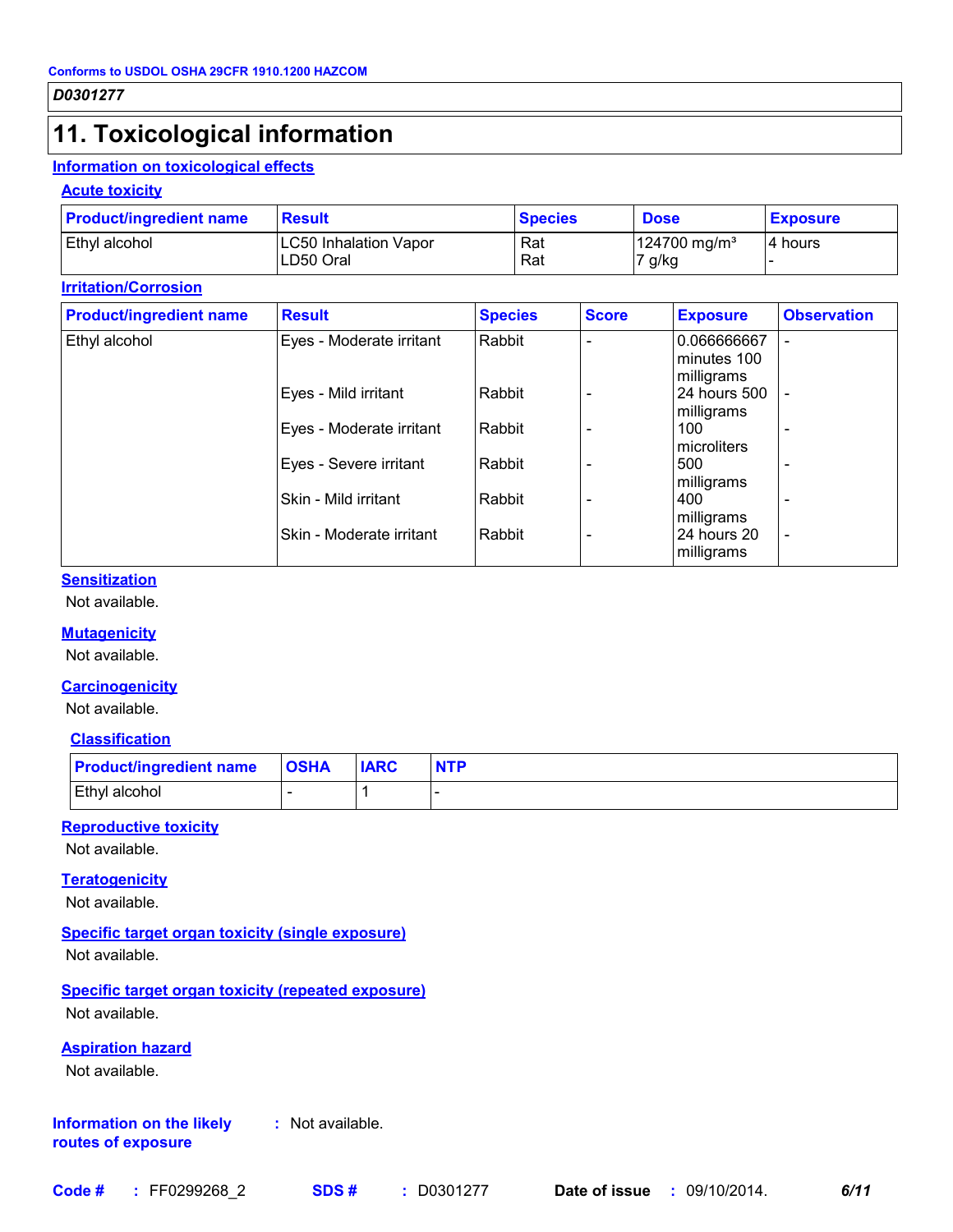### **11. Toxicological information**

#### **Potential acute health effects**

| <b>Eye contact</b> | : No known significant effects or critical hazards. |  |
|--------------------|-----------------------------------------------------|--|
|                    |                                                     |  |

**Inhalation :** No known significant effects or critical hazards.

- **Skin contact :** No known significant effects or critical hazards.
- **Ingestion :** No known significant effects or critical hazards.

#### **Symptoms related to the physical, chemical and toxicological characteristics**

| <b>Eye contact</b>  | : Adverse symptoms may include the following:<br>irritation<br>redness                    |
|---------------------|-------------------------------------------------------------------------------------------|
| <b>Inhalation</b>   | : Adverse symptoms may include the following:<br>respiratory tract irritation<br>coughing |
| <b>Skin contact</b> | : No specific data.                                                                       |
| <b>Ingestion</b>    | : No specific data.                                                                       |

#### **Delayed and immediate effects and also chronic effects from short and long term exposure**

| <b>Short term exposure</b>              |                                                     |
|-----------------------------------------|-----------------------------------------------------|
| <b>Potential immediate</b><br>effects   | $:$ Not available.                                  |
| <b>Potential delayed effects</b>        | : Not available.                                    |
| Long term exposure                      |                                                     |
| <b>Potential immediate</b><br>effects   | $:$ Not available.                                  |
| <b>Potential delayed effects</b>        | : Not available.                                    |
| <b>Potential chronic health effects</b> |                                                     |
| Not available.                          |                                                     |
| General                                 | : No known significant effects or critical hazards. |
| <b>Carcinogenicity</b>                  | : No known significant effects or critical hazards. |
| <b>Mutagenicity</b>                     | : No known significant effects or critical hazards. |
| <b>Teratogenicity</b>                   | : No known significant effects or critical hazards. |
| <b>Developmental effects</b>            | : No known significant effects or critical hazards. |
| <b>Fertility effects</b>                | : No known significant effects or critical hazards. |

#### **Numerical measures of toxicity**

Not available. **Acute toxicity estimates**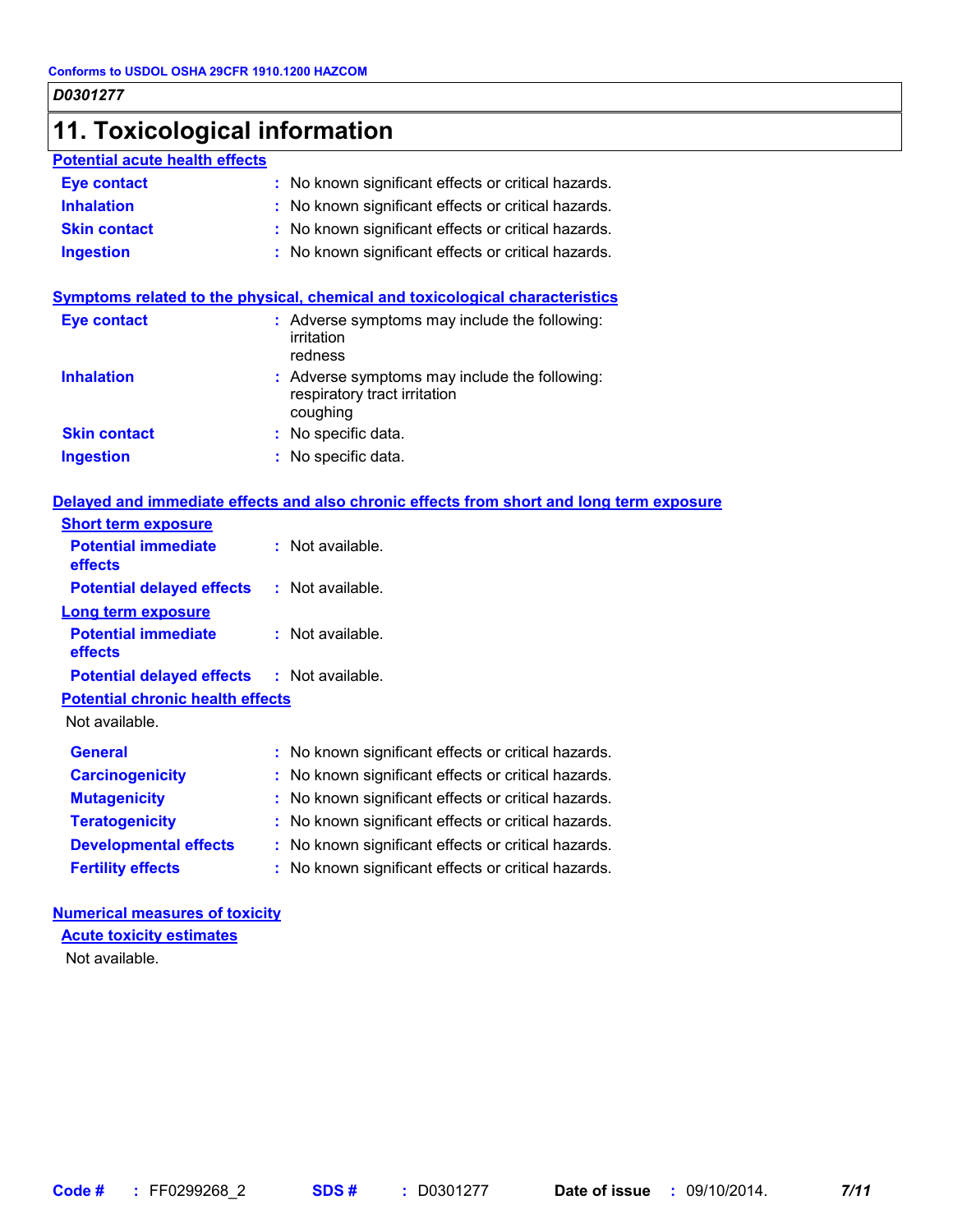### **12. Ecological information**

#### **Toxicity**

| <b>Product/ingredient name</b> | <b>Result</b>                                                                                                    | <b>Species</b>                                                                                     | <b>Exposure</b>                |
|--------------------------------|------------------------------------------------------------------------------------------------------------------|----------------------------------------------------------------------------------------------------|--------------------------------|
| Ethyl alcohol                  | Acute EC50 17.921 mg/l Marine water<br>Acute EC50 2000 µg/l Fresh water                                          | Algae - Ulva pertusa<br>Daphnia - Daphnia magna                                                    | 96 hours<br>48 hours           |
|                                | Acute LC50 25500 µg/l Marine water                                                                               | Crustaceans - Artemia<br>I franciscana - Larvae                                                    | 48 hours                       |
|                                | Acute LC50 42000 µg/l Fresh water<br>Chronic NOEC 4.995 mg/l Marine water<br>Chronic NOEC 0.375 ul/L Fresh water | <b>Fish - Oncorhynchus mykiss</b><br>Algae - Ulva pertusa<br>Fish - Gambusia holbrooki -<br>Larvae | 4 days<br>96 hours<br>12 weeks |

#### **Persistence and degradability**

Not available.

#### **Bioaccumulative potential**

| <b>Product/ingredient name</b> | $LogPow$ | <b>BCF</b> | <b>Potential</b> |
|--------------------------------|----------|------------|------------------|
| Ethyl alcohol                  | $-0.35$  |            | low              |

#### **Mobility in soil**

**Soil/water partition coefficient (KOC)**

**:** Not available.

- 
- **Other adverse effects** : No known significant effects or critical hazards.

### **13. Disposal considerations**

**Disposal methods :**

Waste packaging should be recycled. Waste must be disposed of in accordance with federal, state and local environmental control regulations.

### **14. Transport information**

| <b>Regulatory</b><br>information       | <b>UN number</b> | <b>Proper shipping</b><br>name | <b>Classes</b> | PG*           | <b>Label</b> | <b>Additional</b><br>information |
|----------------------------------------|------------------|--------------------------------|----------------|---------------|--------------|----------------------------------|
| <b>DOT Classification</b>              | <b>UN1950</b>    | Aerosols                       | 2.2            |               |              | Limited quantity                 |
| <b>TDG Classification</b>              | <b>UN1950</b>    | <b>AEROSOLS</b>                | 2.2            |               |              | Limited quantity                 |
| <b>Mexico</b><br><b>Classification</b> | <b>UN1950</b>    | <b>AEROSOLES</b>               | 2.2            |               |              | Limited quantity                 |
| <b>IMDG Class</b>                      | <b>UN1950</b>    | <b>AEROSOLS</b>                | 2.2            |               |              | Limited quantity                 |
| : FF0299268 2<br>Code #                |                  | SDS#<br>$:$ D0301277           |                | Date of issue |              | : 09/10/2014.<br>8/11            |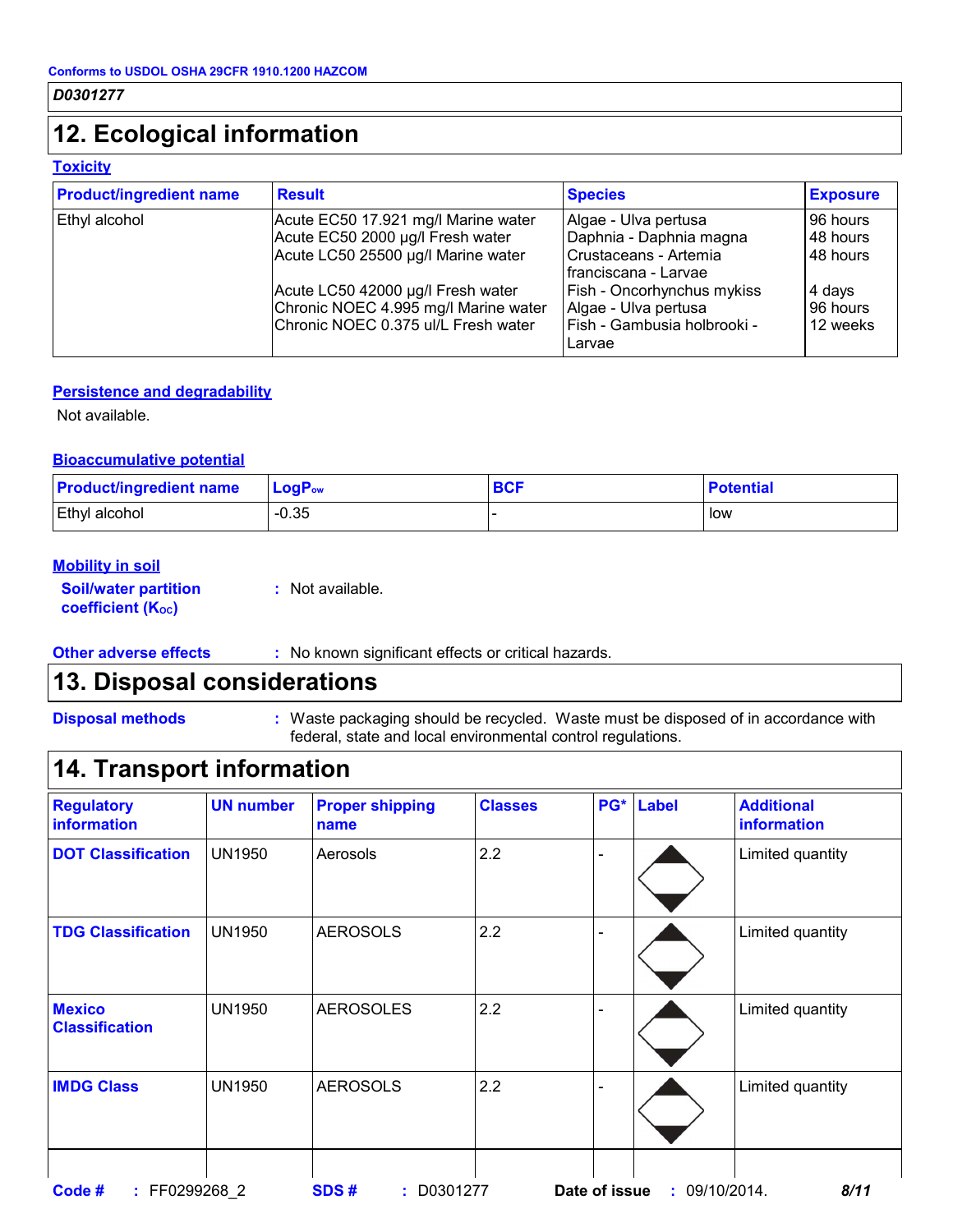### *D0301277* **14. Transport information** Aerosols, nonflammable **IATA-DGR Class** UN1950 Aerosols, non- 2.2 - - See DG List PG\* : Packing group

| 15. Regulatory information                                                                      |                                                                                                                                                                                                                                                                                                                                         |               |                       |                                                |                 |                                                 |                                                 |
|-------------------------------------------------------------------------------------------------|-----------------------------------------------------------------------------------------------------------------------------------------------------------------------------------------------------------------------------------------------------------------------------------------------------------------------------------------|---------------|-----------------------|------------------------------------------------|-----------------|-------------------------------------------------|-------------------------------------------------|
| <b>U.S. Federal regulations</b>                                                                 | : TSCA 8(a) PAIR: isopentyl acetate; 2-(4-tert-butylbenzyl)propionaldehyde;<br>2-methylpropan-2-ol; 3-p-cumenyl-2-methylpropionaldehyde; benzaldehyde<br>TSCA 8(a) CDR Exempt/Partial exemption: Not determined<br>United States inventory (TSCA 8b): Not determined.<br>Clean Water Act (CWA) 311: isopentyl acetate; sodium hydroxide |               |                       |                                                |                 |                                                 |                                                 |
| <b>Clean Air Act Section 112</b><br>(b) Hazardous Air<br><b>Pollutants (HAPs)</b>               | : Not listed                                                                                                                                                                                                                                                                                                                            |               |                       |                                                |                 |                                                 |                                                 |
| <b>Clean Air Act Section 602</b><br><b>Class I Substances</b>                                   | : Not listed                                                                                                                                                                                                                                                                                                                            |               |                       |                                                |                 |                                                 |                                                 |
| <b>Clean Air Act Section 602</b><br><b>Class II Substances</b>                                  | : Not listed                                                                                                                                                                                                                                                                                                                            |               |                       |                                                |                 |                                                 |                                                 |
| <b>DEA List I Chemicals</b><br>(Precursor Chemicals)                                            | : Not listed                                                                                                                                                                                                                                                                                                                            |               |                       |                                                |                 |                                                 |                                                 |
| <b>DEA List II Chemicals</b><br><b>(Essential Chemicals)</b>                                    | : Not listed                                                                                                                                                                                                                                                                                                                            |               |                       |                                                |                 |                                                 |                                                 |
| <b>SARA 302/304</b><br><b>Composition/information on ingredients</b><br>No products were found. |                                                                                                                                                                                                                                                                                                                                         |               |                       |                                                |                 |                                                 |                                                 |
| <b>SARA 304 RQ</b><br><b>SARA 311/312</b><br><b>Classification</b>                              | : Not applicable.<br>: Not applicable.                                                                                                                                                                                                                                                                                                  |               |                       |                                                |                 |                                                 |                                                 |
| <b>Composition/information on ingredients</b>                                                   |                                                                                                                                                                                                                                                                                                                                         |               |                       |                                                |                 |                                                 |                                                 |
| <b>Name</b>                                                                                     |                                                                                                                                                                                                                                                                                                                                         | $\frac{9}{6}$ | <b>Fire</b><br>hazard | <b>Sudden</b><br>release of<br><b>pressure</b> | <b>Reactive</b> | <b>Immediate</b><br>(acute)<br>health<br>hazard | <b>Delayed</b><br>(chronic)<br>health<br>hazard |
| Ethyl alcohol                                                                                   |                                                                                                                                                                                                                                                                                                                                         | $2.5 - 5$     | Yes.                  | No.                                            | No.             | Yes.                                            | No.                                             |

- 
- 
- **New York :** None of the components are listed.
- 
- 
- **New Jersey :** The following components are listed: ETHYL ALCOHOL; ALCOHOL
- **Pennsylvania :** The following components are listed: DENATURED ALCOHOL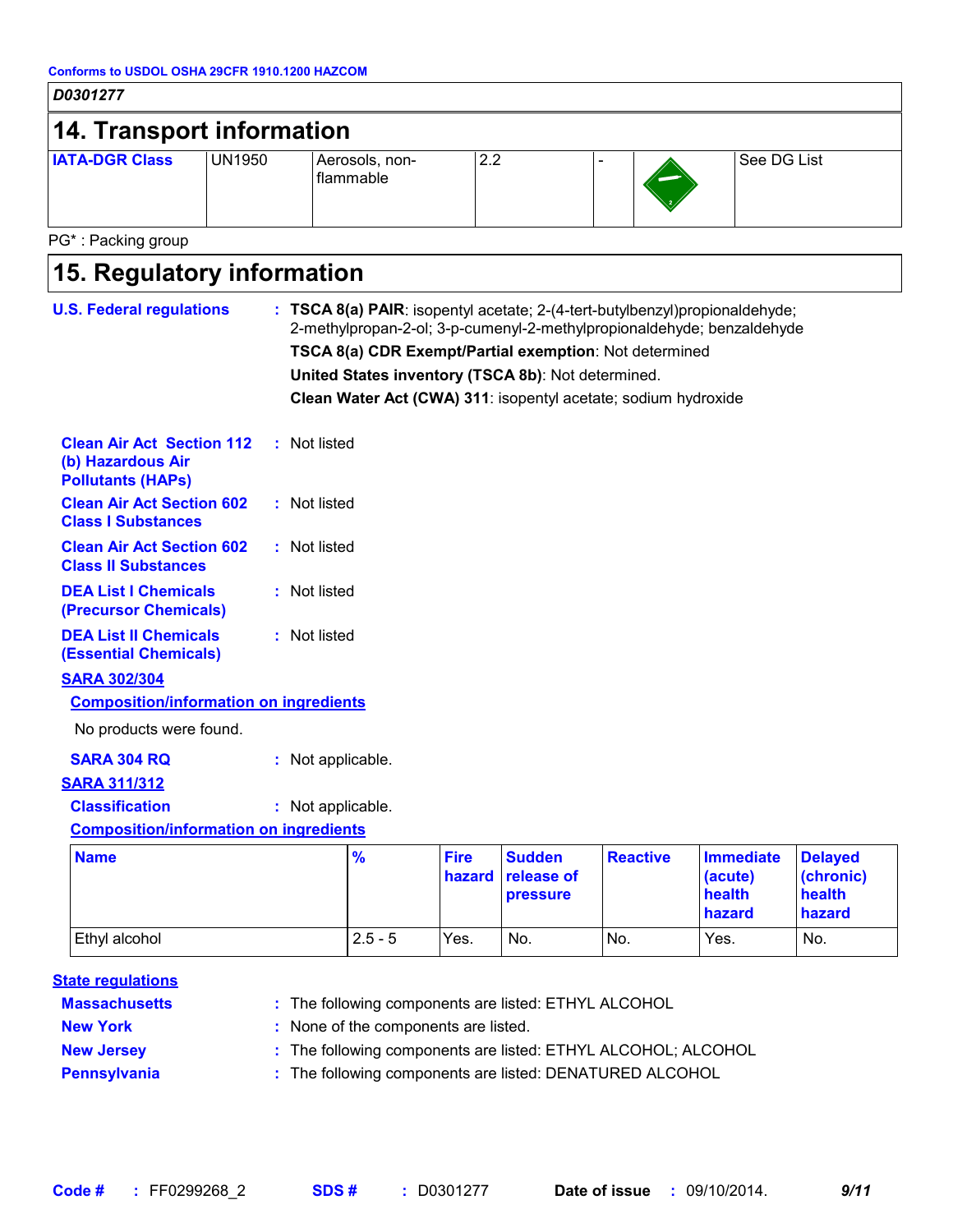### **15. Regulatory information**

| <b>Label elements</b>         |                                                                                                                                                                                                                                                                                                                                                                                 |
|-------------------------------|---------------------------------------------------------------------------------------------------------------------------------------------------------------------------------------------------------------------------------------------------------------------------------------------------------------------------------------------------------------------------------|
| <b>Signal word</b>            | : WARNING                                                                                                                                                                                                                                                                                                                                                                       |
| <b>Hazard statements</b>      | : CONTENTS UNDER PRESSURE. CAUSES EYE IRRITATION. MAY CAUSE SKIN<br>IRRITATION. CANCER HAZARD - CAN CAUSE CANCER.                                                                                                                                                                                                                                                               |
| <b>Precautionary measures</b> | : Keep out of the reach of children. Do not puncture or incinerate container. Do not<br>expose to heat or store at temperatures above 120 °F. Use only with adequate<br>ventilation. Do not breathe vapor or mist. Do not get on skin or clothing. Avoid contact<br>with eyes. Keep container tightly closed and sealed until ready for use. Wash<br>thoroughly after handling. |
| <b>Recommendations</b>        | : People suffering from perfume sensitivity should be cautious when using this product.<br>Air Fresheners do not replace good hygiene practices.                                                                                                                                                                                                                                |

### **16. Other information**

| <b>Hazardous Material</b><br><b>Information System (U.S.A.)</b> |                            |   |
|-----------------------------------------------------------------|----------------------------|---|
|                                                                 | <b>Health</b>              | 0 |
|                                                                 | <b>Flammability</b>        |   |
|                                                                 | <b>Physical hazards</b>    | 0 |
|                                                                 | <b>Personal protection</b> | Α |

**Caution: HMIS® ratings are based on a 0-4 rating scale, with 0 representing minimal hazards or risks, and 4 representing significant hazards or risks Although HMIS® ratings are not required on MSDSs under 29 CFR 1910. 1200, the preparer may choose to provide them. HMIS® ratings are to be used with a fully implemented HMIS® program. HMIS® is a registered mark of the National Paint & Coatings Association (NPCA). HMIS® materials may be purchased exclusively from J. J. Keller (800) 327-6868.**

**The customer is responsible for determining the PPE code for this material.**

**:**

**National Fire Protection Association (U.S.A.)**



#### NFPA (30B) aerosol Flammability Level 1

**Reprinted with permission from NFPA 704-2001, Identification of the Hazards of Materials for Emergency Response Copyright ©1997, National Fire Protection Association, Quincy, MA 02269. This reprinted material is not the complete and official position of the National Fire Protection Association, on the referenced subject which is represented only by the standard in its entirety.**

**Copyright ©2001, National Fire Protection Association, Quincy, MA 02269. This warning system is intended to be interpreted and applied only by properly trained individuals to identify fire, health and reactivity hazards of chemicals. The user is referred to certain limited number of chemicals with recommended classifications in NFPA 49 and NFPA 325, which would be used as a guideline only. Whether the chemicals are classified by NFPA or not, anyone using the 704 systems to classify chemicals does so at their own risk.**